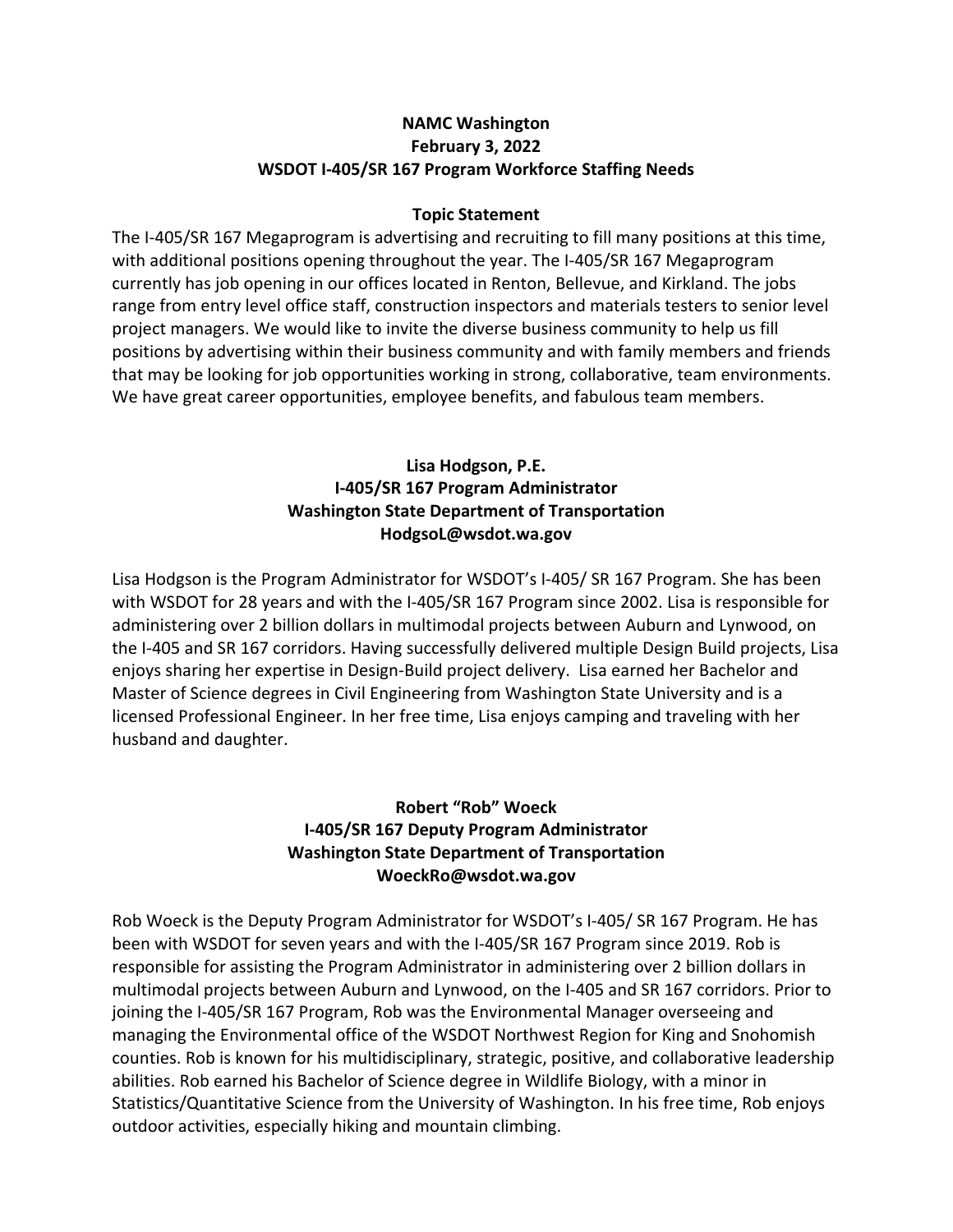

## I-405/SR 167 Corridor Program **NAMC Washington**

Thursday, February 3, 2022

Lisa Hodgson, P.E., DBIA WSDOT I-405/SR 167 Program Administrator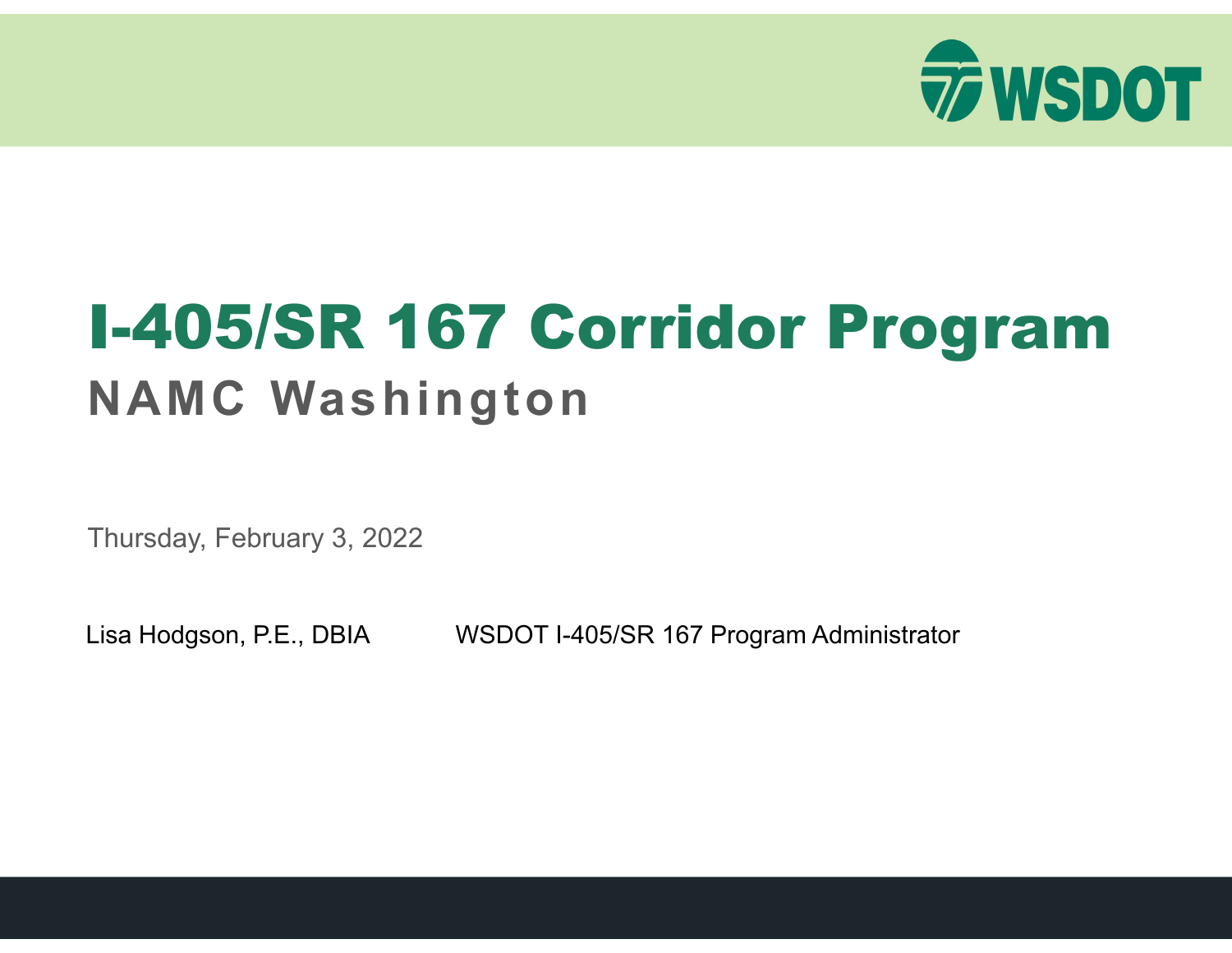# Available positions

## **Currently advertised positions (all in Renton Office, unless noted otherwise)**

- –TPS5 Environmental Manager (Bellevue Program Office)- Ad closes 2/27/22
- –TE2 Environmental Compliance Inspector- Ad closes 3/2/22
- –TE1 Assistant Construction Compliance Inspector- Ad closes 2/06/22
- –TT3 Assistant Compliance Inspector (In-Training)- Ad closes 2/27/22
- –TT3 Plant Inspector & Tester (In-Training)- Ad closes 2/27/22

### **Positions to be open for advertisement in February-March time frame**

- WMS4 Project Director- North (Bellevue Program Office)
- WMS3 Engineering Manager- Utilities/Agreements (Bellevue Program Office)
- TE3 Construction Compliance Supervisor (Kirkland and Renton offices)
- TE2 Construction Compliance Inspectors (Kirkland office)
- TT3 Plant Inspector & Tester (In training) (Kirkland office)

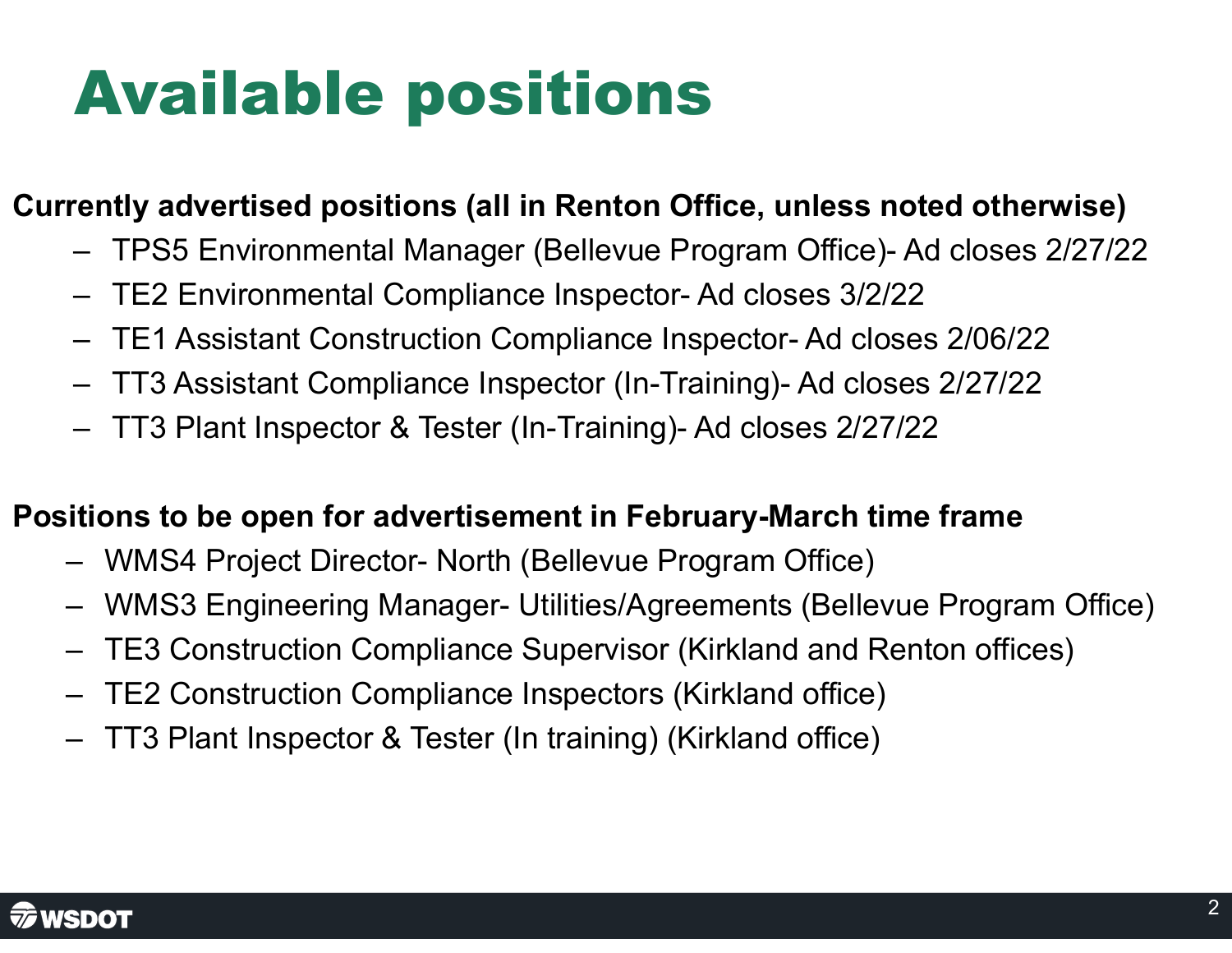# How to apply

- $\bullet$ Visit https://wsdot.wa.gov/about/employment
- $\bullet$ Click on "All Positions"
- $\bullet$ Type I-405 in the key word search bar

WASHINGTON STATE DEPARTMENT OF TRANSPORTATION

**Washington State<br>Department of Transportation** 

→ Sign In

powered by<br>NEOGOV

Careers at WSDOT

 $\equiv$  Menu >

| $I-405$<br>$\alpha$<br>$\times$                                         |                                        |                          |                                           | 7 jobs found       | 噩<br>≣                    | $\overline{Y}$ Filter $\overline{Y}$<br>$I\bar{F}$ Sort $\tau$                                                                                                                          |
|-------------------------------------------------------------------------|----------------------------------------|--------------------------|-------------------------------------------|--------------------|---------------------------|-----------------------------------------------------------------------------------------------------------------------------------------------------------------------------------------|
| Job Title $\hat{=}$                                                     | Location                               | <b>Job Type</b>          | Salary $\Leftrightarrow$                  | Posted $\triangle$ | Closing $\Leftrightarrow$ | Category                                                                                                                                                                                |
| <b>Assistant Project Engineer - WMS02</b>                               | King County -<br>Renton, WA            | Full Time -<br>Permanent | \$84,804.00 -<br>\$108,756,00<br>Annually | 01/04/22           | 01/31/22                  | <b>Administration / Engineering</b><br>/ Accounting and Finance /<br>Planning and Development /<br>Management / Executive<br>Management / Project<br>Management / Program<br>Management |
| <b>Environmental Compliance Inspector (TE2)</b>                         | King County $-$<br>Renton, WA          | Full Time -<br>Permanent | $$64,285.00 -$<br>\$86,461.00<br>Annually | 01/19/22           | 03/02/22                  | <b>Engineering / Environmental</b><br>Services / Laboratory                                                                                                                             |
| Assistant Compliance Inspector (TT3, In-<br>Training)                   | King County -<br>Renton, WA            | Full Time -<br>Permanent | $$41.504.00 -$<br>\$78,334.00<br>Annually | 01/04/22           | 02/27/22                  | <b>Engineering / Environmental</b><br>Services / Transportation /<br><b>Construction Trades</b>                                                                                         |
| Plant Inspector & Tester (TT3) In-Training                              | King County -<br>Renton, WA            | Full Time -<br>Permanent | \$41,504.00 -<br>\$78,334.00<br>Annually  | 01/04/22           | 02/27/22                  | <b>Engineering / Environmental</b><br>Services / Transportation /<br><b>Construction Trades</b>                                                                                         |
| <b>Assistant Construction Compliance Inspector -</b><br>TF <sub>1</sub> | King County -<br>Seattle -<br>Downtown | Full Time -<br>Permanent | \$58,300.00 -<br>\$78,334.00<br>Annually  | 01/04/22           | 02/06/22                  | Engineering / Planning and<br>Development / Public Safety<br>/ Transportation /                                                                                                         |